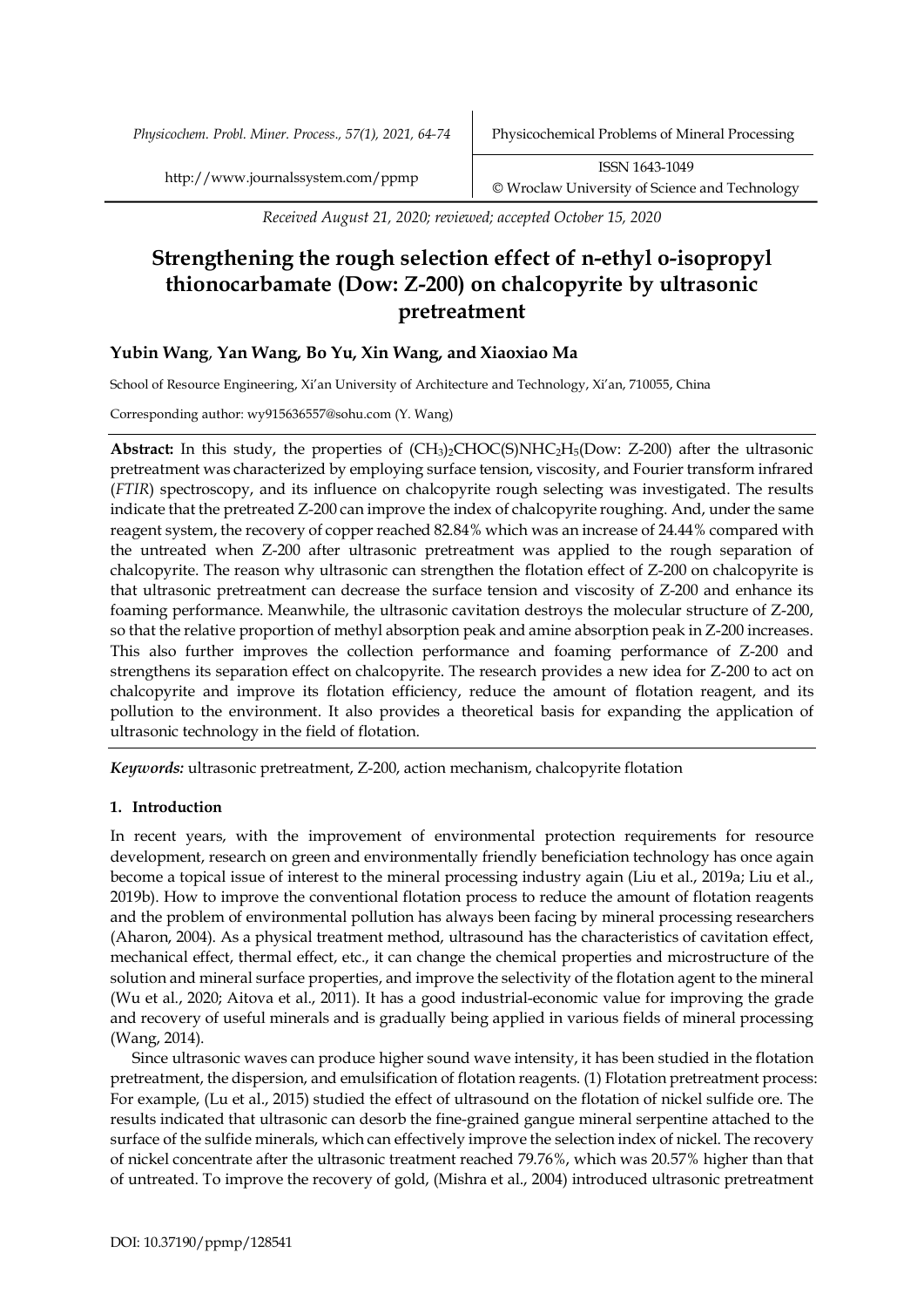technology into arsenopyrite flotation and found that ultrasonic can remove the highly oxidized layer on the surface of arsenopyrite and improve its floatability. (Lu et al., 2019) analyzed the effect of ultrasonic on the surface dissolution, surface properties, and floatability of oxidized pyrrhotite. It was found that ultrasonic can promote the dissolution of oxides on the surface of pyrrhotite, increase the probability of adsorption between pyrrhotite and collector, and improve the flotation index of pyrrhotite. To flotation of magnesite waste with particle size less than 38 µm effectively, (Ozkan, 2002) applied the ultrasonic pretreatment technology to the enrichment test of magnesite slime. And, they found that ultrasonic pretreatment can reduce the flotation foam, increase stability, and prolong the existence time.

The grade and recovery of the magnesite concentrate after ultrasonic pretreatment were greatly improved compared with untreated. (2) Dispersion and emulsification process of flotation reagent: For example, (Lertmaser et al., 2002) studied the influence of ultrasonic treatment on foam flotation in different flotation stages from both theoretical and experimental aspects, and discussed the influence of ultrasonic treatment on its flotation by taking graphite as an example. The results confirmed that when ultrasound is used in flotation reagent emulsification, slurry dispersion, slurry, and reagent mixing and flotation, it can speed up the flotation efficiency, increase the concentrate purity, and reduce concentrate ash content under the condition of a fixed concentrate recovery. (Huang, 2019) explored the influence of ultrasonic pretreatment of dodecylamine on the separation of scheelite. The results demonstrated that ultrasonic treatment can destroy the ionization balance of dodecylamine solution, reduce its surface tension, and strengthen its interaction with scheelite. Also, ultrasonic treatment can change the existing form and aggregation state of the dodecylamine solution, increase its specific surface area and the probability of adhesion to scheelite, so that the surface contact angle and adsorption amount of scheelite increase, thus improving the scheelite flotation recovery.

Besides, the high energy density and high-frequency stress of ultrasound can convert high-density surface energy into a small crushing active area, so ultrasound technology is also used in the crushing process of ore. For example, (Ren et al., 2005) combined the advantages of power ultrasonic cavitation dispersion mechanism and mechanical stirring and crushing mechanism, developed a new type of ultrasonic nano powder production equipment and conducted a theoretical analysis. It was found that 80% of the particles with a particle size of <100 nm can be obtained by using this test equipment in one preparation. And, the observation under the scanning electron microscope shows that the nano-particle medium is uniformly dispersed, has no agglomeration phenomenon, and has good sphericity.

Additionally, ultrasonic waves also have a short wavelength, high frequency, small diffraction phenomenon, orientation, bunching, transmission, reflection, and other characteristics, and they are often used in beneficiation testing technology. For example, the ultrasonic level meter uses the reflection properties of ultrasonic to measure the distance of the space in the container, and then calculate the height of the actual material (Zhang et al., 2013).

At present, most of the research on copper flotation has been focused on the pharmaceutical system and mineral processing process (Yan et al., 2019; Han et al., 2017), and the research on the application of ultrasonic energy to the collector to change its nature and existence and improve its collection performance is very much less (Zhang et al., 2017). Based on this context, the research aimed at the effect of ultrasonic pretreatment on the properties of Z-200 and its roughing and separating effect on chalcopyrite, to provide a reference for expanding the application of ultrasonic technology in flotation reagent pretreatment to improve the flotation efficiency of useful minerals, reduce the amount of flotation reagent and its pollution to the environment.

## **2. Materials and methods**

#### **2.1. Materials**

The sample used in this study were obtained from a chalcopyrite plant in Xujiagou, Shaanxi province, China. To understand the main chemical composition of the ore, the study conducted a chemical multielement analysis. The chemical analysis of the sample is presented in Table 1.

According to Table 1, the sample was mainly composed of Cu, Fe, S,  $SiO<sub>2</sub>$ , CaO, and Al<sub>2</sub>O<sub>3</sub>. Among them, the contents of  $SiO<sub>2</sub>$  and  $CaO$  were  $40.61\%$  and  $4.53\%$ , respectively, which indicated that the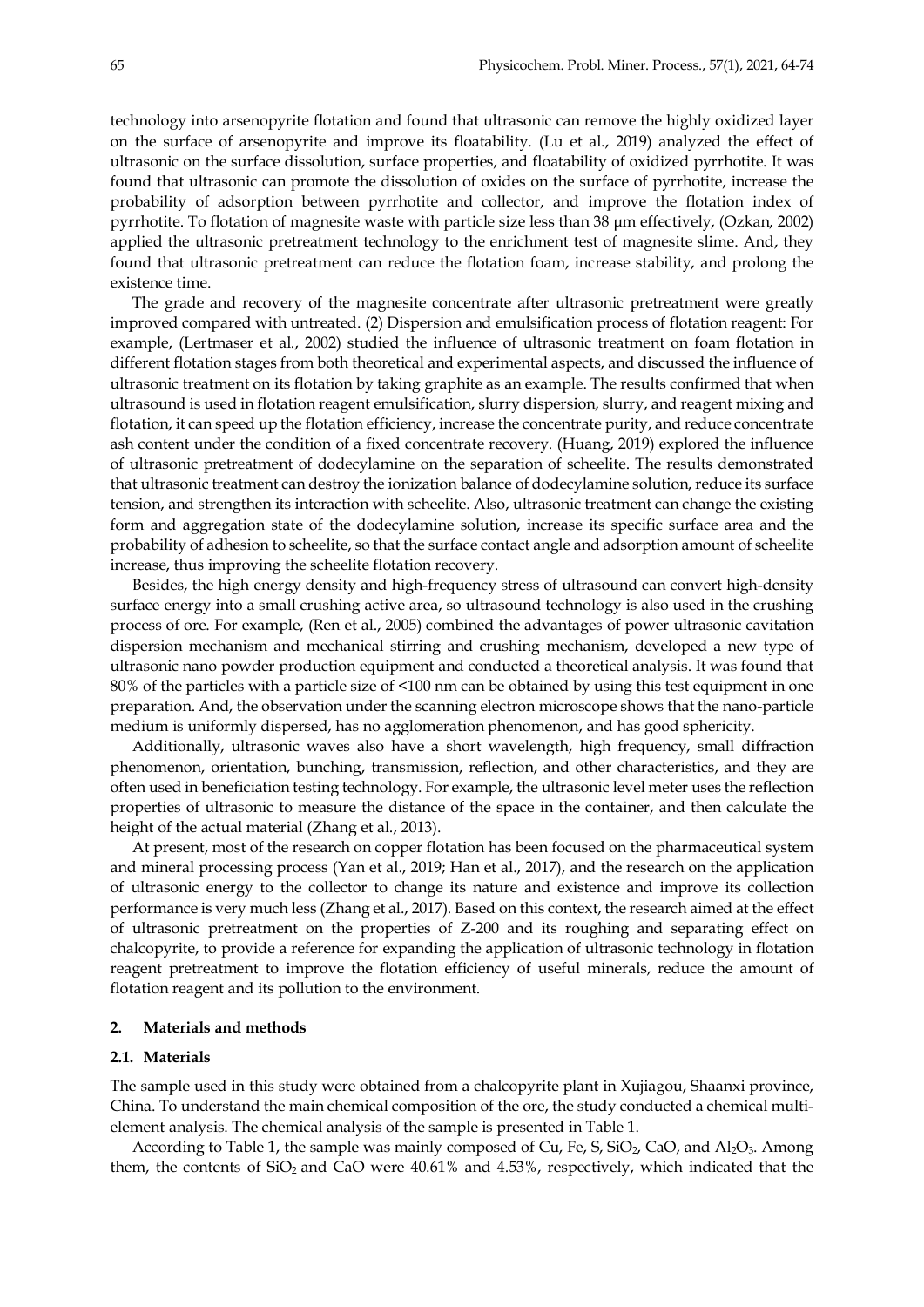gangue minerals in the sample were mainly silicate and quartz, and these gangues could affect the quality of copper concentrate. The contents of Cu, Fe, and S in the sample were 1.37%, 17.51%, and 3.18%, respectively. This indicated that copper is a useful element that can be recovered through the flotation process. To determine the main existence method of copper in chalcopyrite, the copper phase analysis of chalcopyrite was carried out, and the result of mineral phase analysis of the chalcopyrite is presented in Table 2.

| Elements    | ∪u   | Fe   |      | SiO <sub>2</sub> | CaC  | $\rm Al_2O$ |
|-------------|------|------|------|------------------|------|-------------|
| Content (%) | 1.37 | ี 51 | 3.18 | 40.61            | 4.53 | 10.68       |

Table 1. Results of chemical multi-element analysis of chalcopyrite

| Table 2. Analysis results of chalcopyrite mineral phase |              |                |              |                 |  |  |
|---------------------------------------------------------|--------------|----------------|--------------|-----------------|--|--|
| Phase                                                   | Copper oxide | Copper sulfide | Bound copper | Total phase sum |  |  |
| Content $(\%)$                                          | 0.0133       | 1.37           | 0.0061       | 1.4043          |  |  |
| Proportion $(\%)$                                       | 0.95         | 98.61          | 0.44         | 100             |  |  |

It can be concluded from Table 2 that the copper in the raw ore mainly existed in three ways: Copper oxide, copper sulfide, and bound copper. It can be seen from Table 2 that the ore belonged to sulphide ore, in which the primary copper could be effectively recovered by flotation, while most of the copper oxide and bound copper were difficult to be recovered by flotation, and would be discarded in the tailing, which could have adverse effects on the yield and recovery of copper concentrate.

# **2.2. Methods**

# **2.2.1. Ultrasonic pretreatment experiments**

GS-040A ultrasonic equipment (Shenzhen Geneng cleaning equipment Co., Ltd.) was used to perform ultrasonic pretreatment on Z-200. The parameters for the ultrasonic pretreatment were ultrasonic power 240 W (10%-100% adjustable), heating power 500 W (normal temperature - 60℃), time control 1-99 min, and capacity 10 dm3. During the pretreatment, first, an appropriate amount of Z-200 was put in the beaker and placed in the cleaning tank. Then, according to the experimental design (As shown in Table 3), the output power and pretreatment time were adjusted, and the ultrasonic pretreatment experiments were started (Wang et al., 2020). Finally, the Z-200 after the ultrasonic pretreatment was removed from the cleaning tank for the subsequent flotation experiments and the related solution quality inspection. It should be noted that the study was not focused on the conditional experimen of the decay time, therefore, the solution could be tested immediately after the ultrasonic treatment was completed to reduce the experimental error. The reagent treatment conditions during the flotation experiments were the same as above.

|                | Z-200 dosage       | Ultrasonic pretreatment conditions |                   |  |
|----------------|--------------------|------------------------------------|-------------------|--|
| Sample number  | (cm <sup>3</sup> ) | Processing time (min)              | Output energy (%) |  |
| А              | 5                  |                                    |                   |  |
| $B_1$          | 5                  | 5                                  | 70                |  |
| B <sub>2</sub> | 5                  | 10                                 | 70                |  |
| B <sub>3</sub> | 5                  | 15                                 | 70                |  |
| $B_4$          | 5                  | 20                                 | 70                |  |
|                | 5                  | 5                                  | 60                |  |
|                | 5                  | 5                                  | 80                |  |
| E              | כ                  | 5                                  | 90                |  |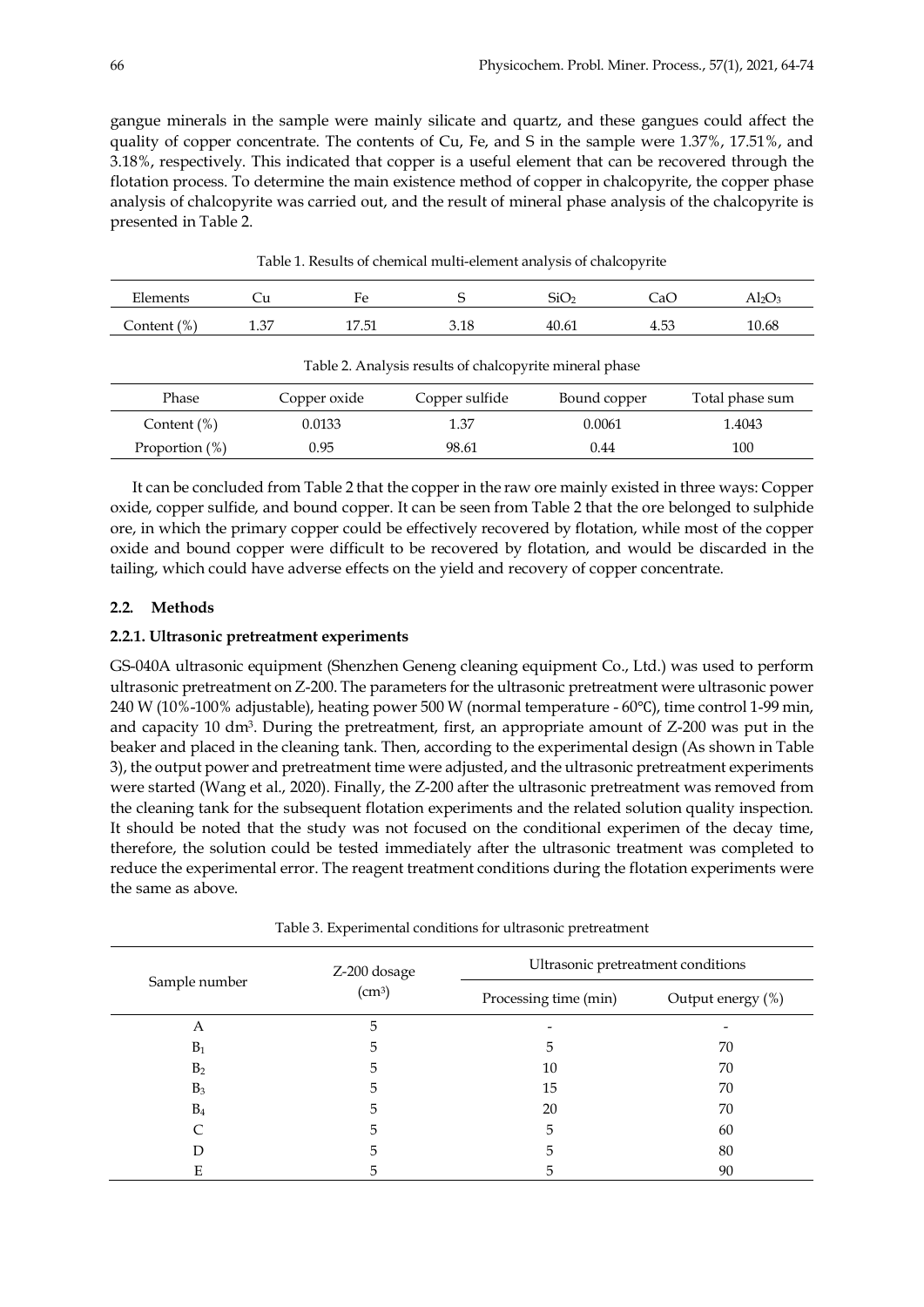# **2.2.2. Roughing chalcopyrite flotation experiments**

In the study, a  $1.5 \text{ dm}^3$  single-slot flotation machine (China Wuhan lock grinding equipment manufacturing Co., Ltd.) with the rotating speed of 2100 rpm was used for the chalcopyrite rough flotation experiments. In each experiment, the chalcopyrite 500 g and appropriate water were placed into the flotation cell to adjust the pulp concentration to 33%. Then, CaO (Analytical grade), sodium silicate (Analytical pure), and Z-200 (Industrial grade) pretreated by the ultrasonic process were added to the pulp in turn, and the slurry was mixed. Finally, the foam products were filtered and dried, and the recovery after the weighing was calculated. The flowsheet for the flotation experiments is shown in Fig. 1.



Fig. 1. Flowsheet for roughing chalcopyrite flotation experiments

# **2.3. Sample characterization**

## **2.3.1. Viscosity measurements**

Haake Mars 40 rotary rheometer (Thermo scientific) was used to understand the effect of different ultrasonic pretreatment conditions on the viscosity of Z-200. First, Z-200 after different ultrasonic pretreatment conditions was added to the container, pre-sheared at  $150 s<sup>-1</sup>$  for 60 s, and stabilized the slurry for 10 s at 0 s<sup>-1</sup>. Secondly, the shear rate and shear time were adjusted to 150 s<sup>-1</sup> and 60 s, respectively, and then started to measure the shear rate and shear stress. Finally, 100 data was obtained, and the few points with larger errors were removed, and the remaining points were calculated average value.

#### **2.3.2. Surface tension measurements**

QBZY-2 series automatic surface tension meter (Shanghai Fangrui Co., Ltd.) was used to understand the effect of different ultrasonic pretreatment conditions on the surface tension of Z-200. To reduce the measurement error, the average value of five recorded data was taken as the final result during the measurements.

#### **2.3.3. Fourier transform infrared (***FTIR***) spectroscopy analysis**

To understand the changes of functional groups of Z-200 after different ultrasonic pretreatment conditions, the liquid film method was used to detect Z-200 by using a tensor27 Fourier transform infrared spectrometer (Bruker, Germany). First, two infrared window tablets were taken, and the Z-200 sample after the ultrasonic pretreatment was dripped on one window tablets. Secondly, covered it by another window tablets, moved back and forth slightly, and capillary action was used to form a uniform bubble-free liquid film. Finally, the prepared infrared window tablets were fixed to the sample holder for scanning test. The scanning range of the instrument was  $400 \sim 4000 \text{ cm}^3$ , the minimum resolution was 0.09 cm-1, and the precision of the wavenumber was 0.01 cm-1 (Sun et al., 2020).

#### **3. Results and discussion**

## **3.1. Effect of ultrasonic pretreatment Z-200 on the flotation performance of chalcopyrite**

The flotation experiments on the collection performance of Z-200 to chalcopyrite under different ultrasonic pretreatment conditions were carried out, and the results are shown in Fig. 2.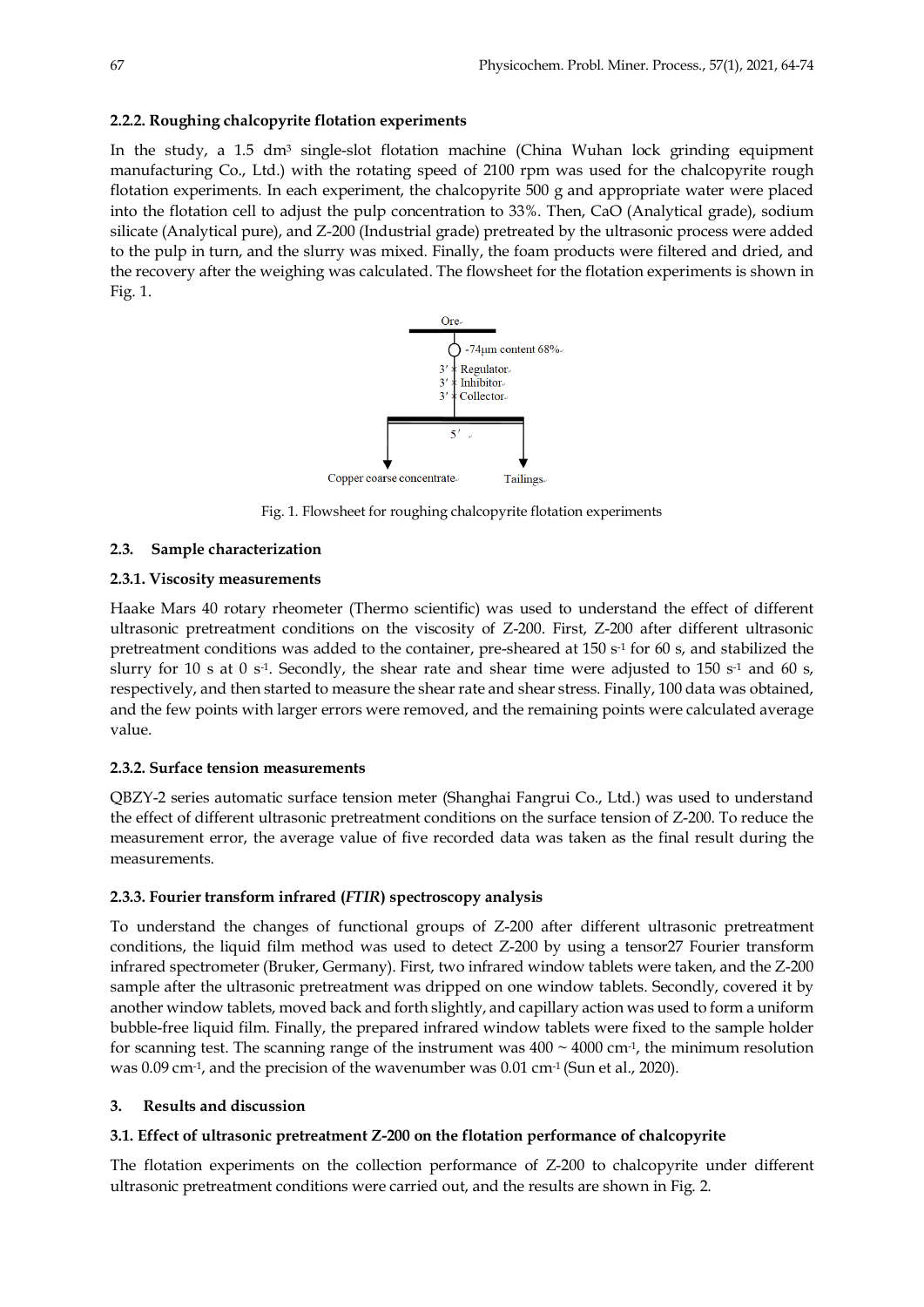Fig. 2a shows that the recovery of roughing chalcopyrite flotation increased and then slowly decreased with the increase of ultrasound time. This indicated that the collector performance of Z-200 to chalcopyrite first strengthen and then weaken with the increase of ultrasound time. And, the recovery of roughing chalcopyrite flotation reached the maximum value of 75% when the ultrasound time was 5 min. At this time, Z-200 showed the best collector performance for the flotation of chalcopyrite. According to Fig. 2b, the recovery of roughing chalcopyrite flotation increased gradually with the increase of output energy. This showed that the collection performance of Z-200 for the chalcopyrite flotation increased with the increase of output energy. And, the recovery of roughing chalcopyrite flotation reached the maximum, and increased 24.44% compared with the untreated while the output power was 90%. Therefore, the ultrasonic pretreatment of Z-200 improve its collection performance for chalcopyrite significantly.

#### **3.2. Effect of ultrasonic pretreatment on properties of Z-200 and mechanism analysis**

#### **3.2.1. Effect of ultrasonic pretreatment on the surface tension of Z-200**

During the flotation process, the surface tension of the foaming agent will affect its foaming performance (Ding et al., 2013). The cavitation is accompanied when ultrasound act on liquid and the cavitation can produce high temperature and high pressure, which will affect the surface tension of the liquid (Wang et al., 2020). To understand the effect of different ultrasonic pretreatment conditions on the surface tension of Z-200, the surface value of Z-200 was measured as a function of ultrasound time, and the results are shown in Fig. 3.



Fig. 2. Effect of Z-200 on the recovery of roughing chalcopyrite flotation before and after the ultrasonic pretreatment (The amount of chalcopyrite: 500 g, the pulp in solids ratio: 33 %, the mixing speed 2100 rpm, the dosage of CaO dosage: 500 g/Mg, the dosage of sodium silicate 500 g/Mg, the dosage of Z-200 30 g/Mg, output energy 70%, ultrasound time 5 min)



Fig. 3. Effect of ultrasonic pretreatment on the surface tension of Z-200 (Output energy 70%, ultrasound time 5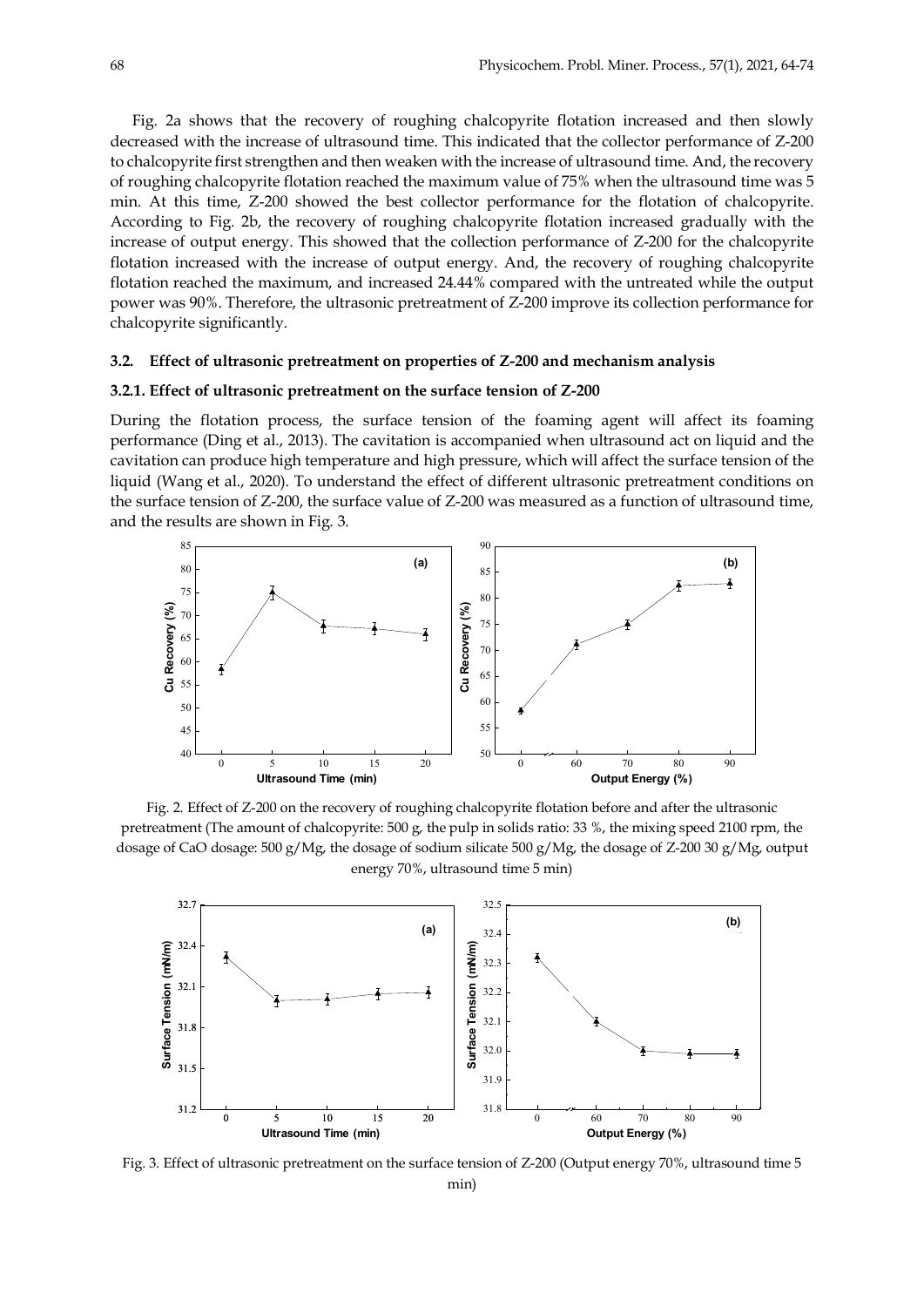According to Fig. 3, the surface tension of Z-200 decreased first and then tended to be gentle with the increase of ultrasound time and the output energy. Compared with the untreated, the surface tension of Z-200 after ultrasonic the pretreatment decreased. This was due to the high temperature, high pressure, and shock wave generated by cavitation when the ultrasonic propagates in the solution, which breaks the balance of the interaction between the molecules in the solution, reduces the inter-molecular gravitation and decreases the surface tension of the Z-200 (Wang et al., 2001).

#### **3.2.3. Effect of ultrasonic pretreatment on the viscosity of Z-200**

Viscosity has a great influence on the foaming performance of the surfactant. The increase of viscosity helps to improve the stability of the foam, and the decrease of viscosity is helpful to enhance the foaming property (Shi et al., 2011). To understand the effect of ultrasonic pretreatment on the viscosity of Z-200, the viscosity of Z-200 under different ultrasonic conditions was measured, and the results are shown in Fig. 4.



Fig. 4. Effect of ultrasonic pretreatment on the viscosity of Z-200 (Output energy 70%, ultrasound time 5 min)

The viscosity of the solution is closely related to the internal energy of the liquid. The internal energy of the liquid is greater, the intermolecular attraction is lower, and the viscosity is lower (Huang et al, 2014). According to Fig. 4a, the viscosity of Z-200 decreased first and then increased slowly with the increase of ultrasound time. And, the viscosity of Z-200 was the smallest when the ultrasound time was 5 min. And, as seen from Fig. 4b that the viscosity of Z-200 gradually decreased with the increase of output energy. Compared with the untreated, the viscosity of Z-200 after the ultrasonic pretreatment was reduced. This was because the cavitation bubble generated when the ultrasonic cavitation effect in solution will generate instantaneous high temperature and high pressure inside the bubble when it collapses, and shock waves will be generated outside the bubble so that the internal energy of the liquid in the microscopic area around the hot spot increases, that is, the viscosity decreases (Huang et al., 2019).

#### **3.2.4. Infrared spectrum analysis of ultrasonic pretreatment Z-200**

When ultrasonic waves act on a liquid, cavitation will occur to form cavitation bubbles, and the high temperature and high pressure, shock waves, and microjets generated during the adiabatic collapse of cavitation bubbles will have a certain effect on the solution medium so that the solution state, composition and function or structural changes, etc. (Xue et al., 2008). To understand the effect of ultrasonic pretreatment on Z-200, the infrared spectrum of Z-200 before and after the ultrasonic pretreatment was characterized, and the results are shown in Fig. 5.

According to Fig. 5, it is known that the absorption peaks at wavenumber 2978 cm-1 and 2875 cm-1 in *Sample A* correspond to the C-H antisymmetric stretching vibration peaks and symmetric stretching vibration peaks of a methyl group in Z-200 respectively, the absorption peaks at wavenumber 2935 cm-<sup>1</sup> correspond to the C-H asymmetric stretching vibration peaks of the methylene group in Z-200, the absorption peaks at wavenumber 3450 cm<sup>-1</sup> represent the intramolecular hydrogen bond, the absorption peaks at wavenumber 3270 cm<sup>-1</sup> represent the amine stretching vibration peaks, and the infrared adsor-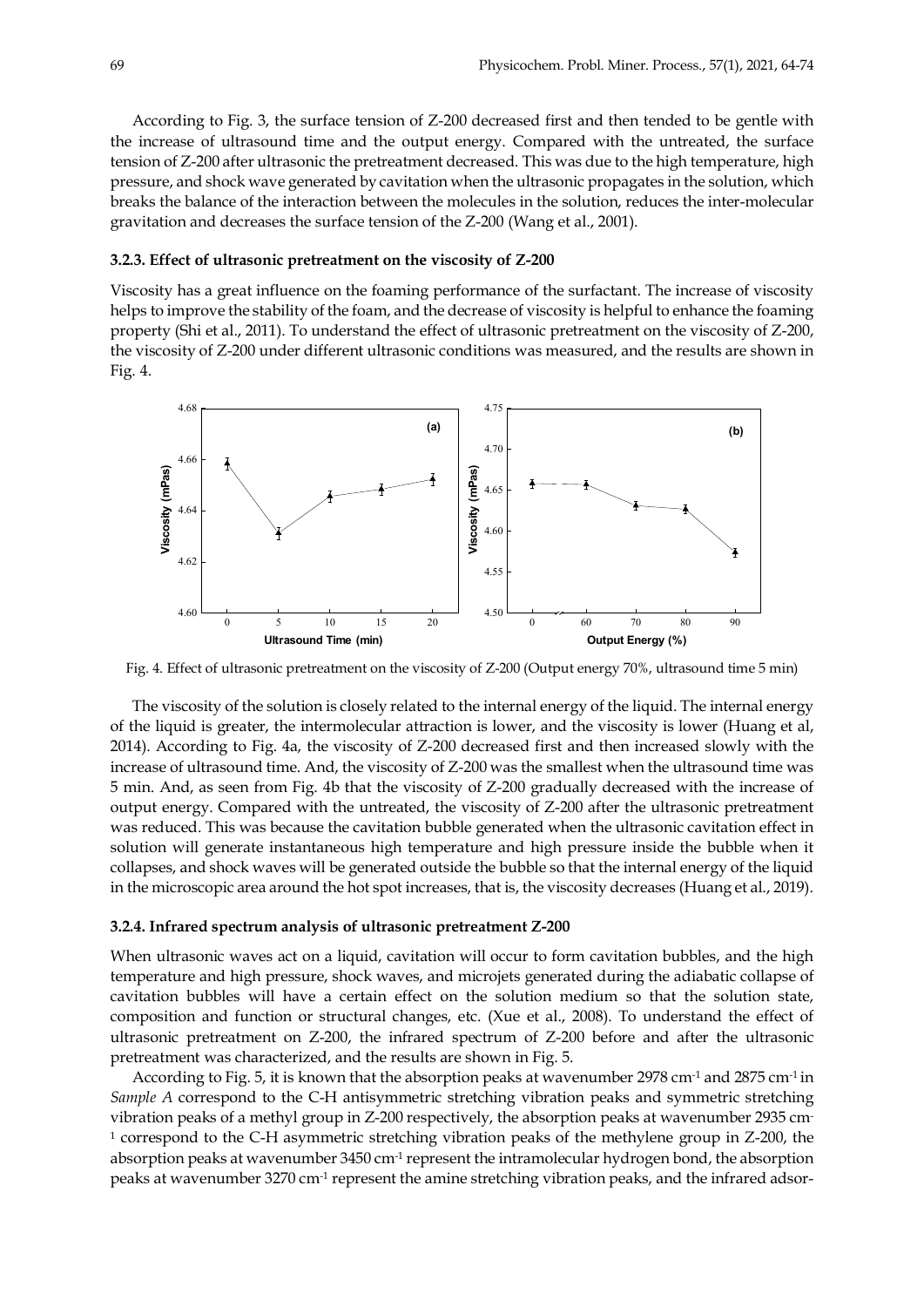

Fig. 5. The infrared spectrum of Z-200 under different ultrasonic pretreatment conditions (Output energy 70%, ultrasound time 5 min)

ption peaks at wave numbers 1383 cm-1 and 1374 cm-1 represent the symmetric bending vibration peaks of methy (Zhang, 2013). Compared with the untreated *Sample A*, it was found that the strength of methyl stretching vibration peak and amino stretching vibration peak of each sample after the ultrasonic pretreatment was enhanced, also, the amine absorption peak showed a trend of broadening, which indicated that the ultrasonic pretreatment of Z-200 could change its chemical environment. It is known from the literature that the methyl content will affect the collection performance of Z-200, and the amino content will affect the foaming performance of Z-200 (Gao et al., 2019). To further understand the influence of ultrasonic pretreatment on the collection performance and foaming performance of Z-200, and the research performed peak separation processing on the methyl stretching vibration peak and amine vibration peak of Z-200 before and after the ultrasonic pretreatment. The peak fitting diagrams of the Z-200 methyl group and amine group are shown in Figs. 6 and 8, respectively, and the result for the analyses are presented in Tables 7 and 9, respectively.

As shown in Fig. 6, the total absorption peak of Z-200 was composed of three peaks of C-H antisymmetric stretching vibration peak and symmetric stretching vibration peak in the methyl group and C-H asymmetric stretching vibration peak of the methylene group. Comparing with the untreated *Sample A*, it was found that the peak intensity of the methyl vibration absorption peak in Z-200 after the ultrasonic pretreatment increased.

Figure 7a shows that the relative proportion of the methyl in Z-200 increased first and then decreased slightly with the increase of ultrasound time. When the ultrasonic time was 5 min, the relative proportion of the methyl was the largest, which increased by 2.76% compared with the untreated *Sample A*. As can be seen from Fig. 7b that the relative content of the methyl of Z-200 increased gradually with the increase in the output energy. Compared to *Sample A*, the relative proportion of the methyl increased by 4.80% and 5.33%, respectively, when the output powers were 80% and 90%. This was due to the high temperature, high pressure, shock waves, and micro-jets generated by the formation of cavitation bubbles accompanied by ultrasonic cavitation during adiabatic collapse (Kowalski et al., 1978; Kang., 2008; Zheng., 2018), which destroyed the balance of interactions between Z-200 molecules, changes the solution properties of Z-200 and made the relative proportion of the methyl that play the role of collecting in Z-200 increase, that was, the collecting effect become better and the flotation performance was enhanced.

From Fig. 8 that the total absorption peak of Z-200 was composed of the amine group vibration absorption peak and the hydrogen bond vibration absorption peak. Compared with the untreated *Sample A*, it was found that the peak intensity of the amine group absorption vibration peak in Z-200 after the ultrasonic pretreatment increased.

As shown in Fig. 9a, the relative proportions of the amine group of Z-200 increased firstly and then tended to remain unchanged with the increase of ultrasound time. Compared with the untreated *Sample A*, the relative proportion of the amine groups increased by 14.23% and 13.74%, respectively, when the ultrasound time were 10 min and 20 min. According to Fig. 9b, the relative proportion of the amine group in Z-200 increased gradually with the increase of output energy. Compared to *Sample A*, the rela-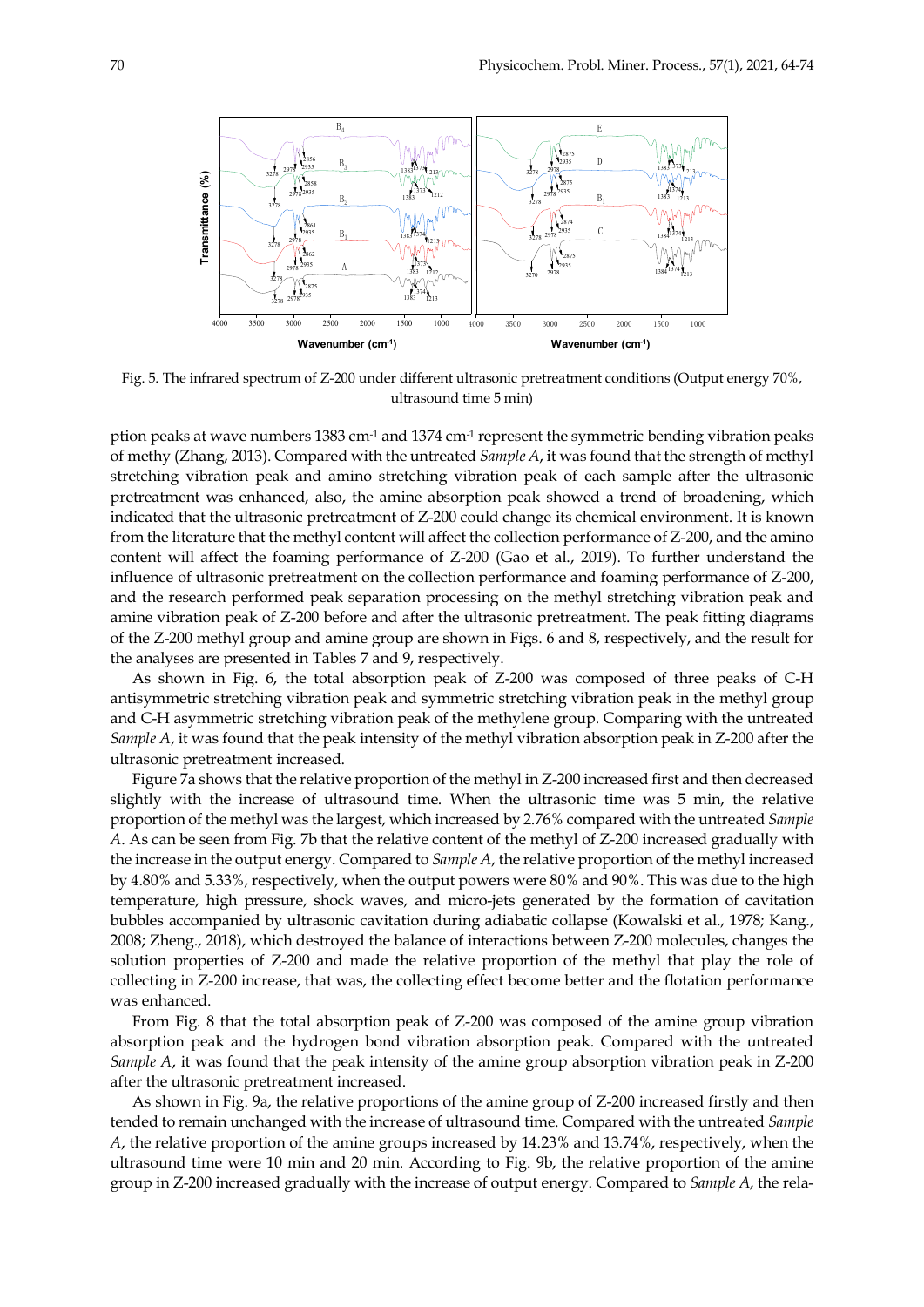

Fig. 6. Peak-fitting graph of the effect of ultrasound time and output power on Z-200 methyl group



Fig. 7. Effect of ultrasonic pretreatment with different conditions on the relative proportion of methyl area in Z-200 peak fitting graph (Output energy 70%, ultrasound time 5 min)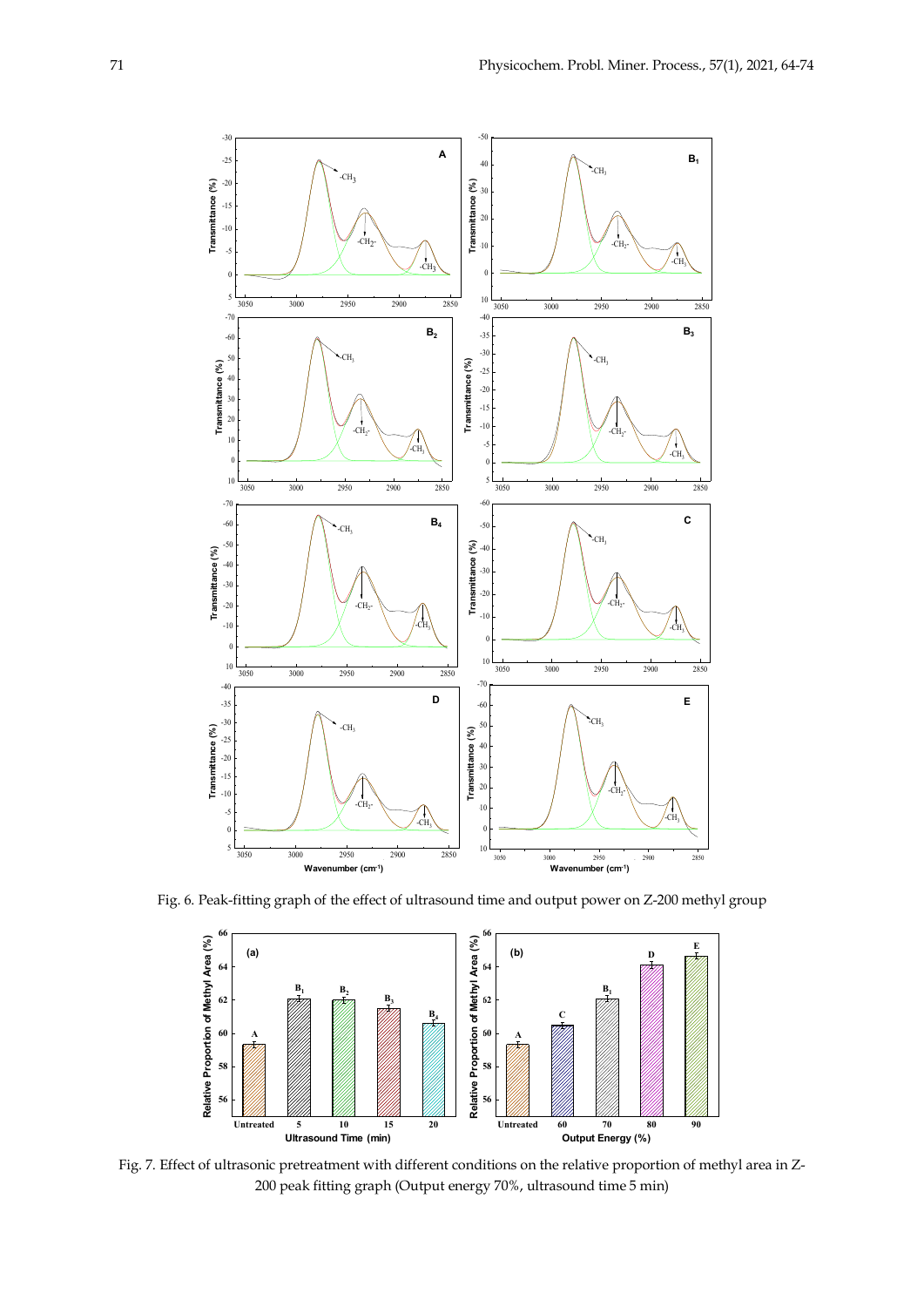

Fig. 8. Peak fitting diagram of the effect of ultrasonic time and output power on Z-200 amine groups



Fig. 9. Effect of ultrasonic pretreatment on relative proportions of amino groups in Z-200 peak fitting diagram under different conditions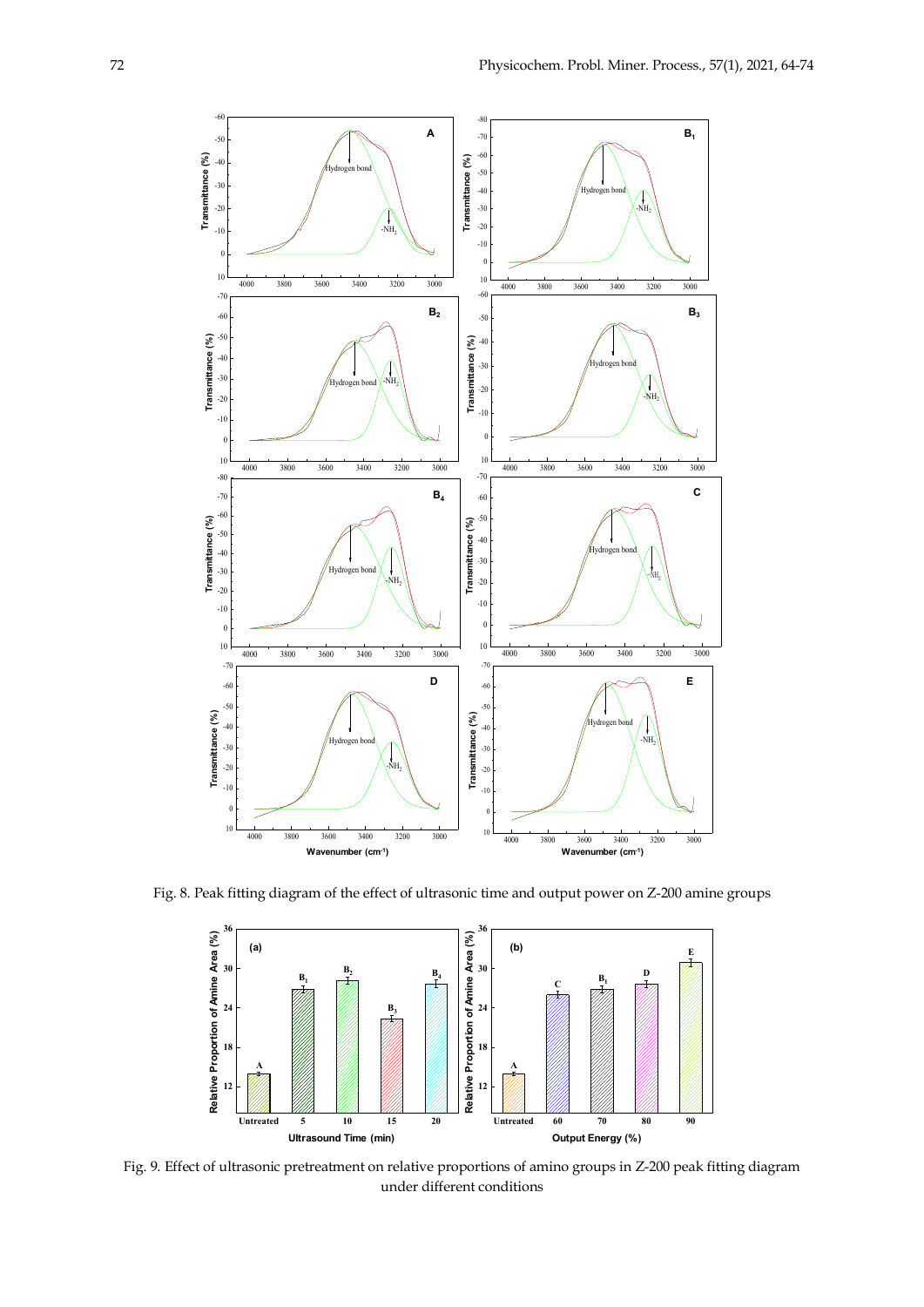tive proportion of the amine groups increased by 16.97% when the output power was 90%. This was due to the high temperature, high pressure, shock waves, and micro-jets generated by the formation of cavitation bubbles accompanied by ultrasonic cavitation during adiabatic collapse (Kowalski et al., 1978; Kang., 2008; Zheng., 2018), which destroyed the balance of interactions between Z-200 molecules, changed the solution properties of Z-200 and made the relative proportion of the amine groups that play the role of foaming in Z-200 increase, that was, the foaming performance become better and the flotation performance was enhanced.

# **4. Conclusions**

In summary, the effect of ultrasonic pretreatment on the properties of Z-200 and its effect on the chalcopyrite rough selection was investigated. The following conclusions were drawn:

(1) Under the conditions of flotation machine rotation speed of 2100 rpm, CaO dosage of 500 g/Mg, sodium silicate dosage of 500 g/Mg, and Z-200 dosage of 30 g/Mg, ultrasonic pre-treatment of Z-200 under certain conditions treatment can significantly enhance the effect of sorting chalcopyrite.

(2) Ultrasonic pretreatment under certain conditions can reduce the surface tension and viscosity of Z-200, improve its foaming performance, and the greater the ultrasonic output power, the lower the surface tension and viscosity, the better the foaming performance.

(3) Ultrasonic pretreatment can enhance the rough separation effect of Z-200 on chalcopyrite. This is because the ultrasonic pretreatment can change the ratio of effective groups in Z-200 and increase the relative ratio of methyl and amine groups in Z-200, that is, the collection performance and foaming performance of Z-200 is enhanced.

(4) The research provides a new idea for improving the performance of Z-200 flotation and its separation effect on chalcopyrite and also provides a certain theoretical basis for expanding the application of ultrasonic technology in the field of flotation.

#### **Acknowledgments**

The work was funded by Key R&D projects of Shaanxi Science and Technology Department (2018GY-088).

# **References**

AHARON, G., 2004. *Using sonochemistry for the fabrication of nanomaterials*. Ultrasonics - Sonochemistry. 11(2), 47-55. AITOVA, I.Z., KARMANOV, A.E., VEKSLER, G.B., 2011. *Ultrasonic intensification of reagent flotation of industrial and surface effluents*. Chemical and Petroleum Engineering. 46(11-12), 655-656.

- DING, H.M., DAI, CL., YOU, Q., ZHAO, M.W., GUAN, B.S., LIU, P., 2013. *Experiment on foaming agent with low surface tension for foam fracturing of coal seam*. Petroleum Geology Oilfield Development in Da Qing. 32(5), 170- 174.
- GAO, Z.H., ZHU, Y.M., 2019. *Effect of hydrophobic carbon chain length on properties of mono amine collector foaming abilities*. Metal Mine. 2, 129-134.
- HAN, J.W., XIAO, J., QIN, W.Q., CHEN, D.X., LIU, W., 2017. *Copper recovery from yu long complex copper oxide ore by flotation and magnetic separation*. JOM. 69(9), 1563-1569.
- HUANG, B., LI, X.L., ZHAO, J., ZHOU, Y., 2014. *Research of effect of ultrasound on stability of collector microemulsion*. Coal Technology. 33(5), 240-243.
- HUANG, B., XU, H.X., LI, X.L., 2019. *Experimental study on stability and flotation performance of micro-emulsion collector*. Journal of China Coal Society. 44(9), 2878-2885.
- HUANG, Z.Y., 2019. *Effect of ultrasonic on the properties of collector solution and its adsorption on the surface of scheelite, fluorite and calcite*. Jiangxi University of Science and Technology.
- KANG, W.Z., WANG, H., LV, Y.T., HU, J., KONG, X.H., 2008. *Study of flotation performance of kerosene after ultrasonic emulsified*. Journal of China Coal Society. 1, 89-93.
- KOWALSKI, W., KOWALSKA, E., 1978. *The ultrasonic activation of non-polar collectors in the flotation of hydrophobic minerals.* Ultrasonics. 16(2), 84-86.
- LETMATHER, C., CUI, H.S., XIAO, L.Z., 2002. *Application of ultrasonic wave to enhance foam flotation*. Metallic Ore Dressing Abroad. 10, 21-25.